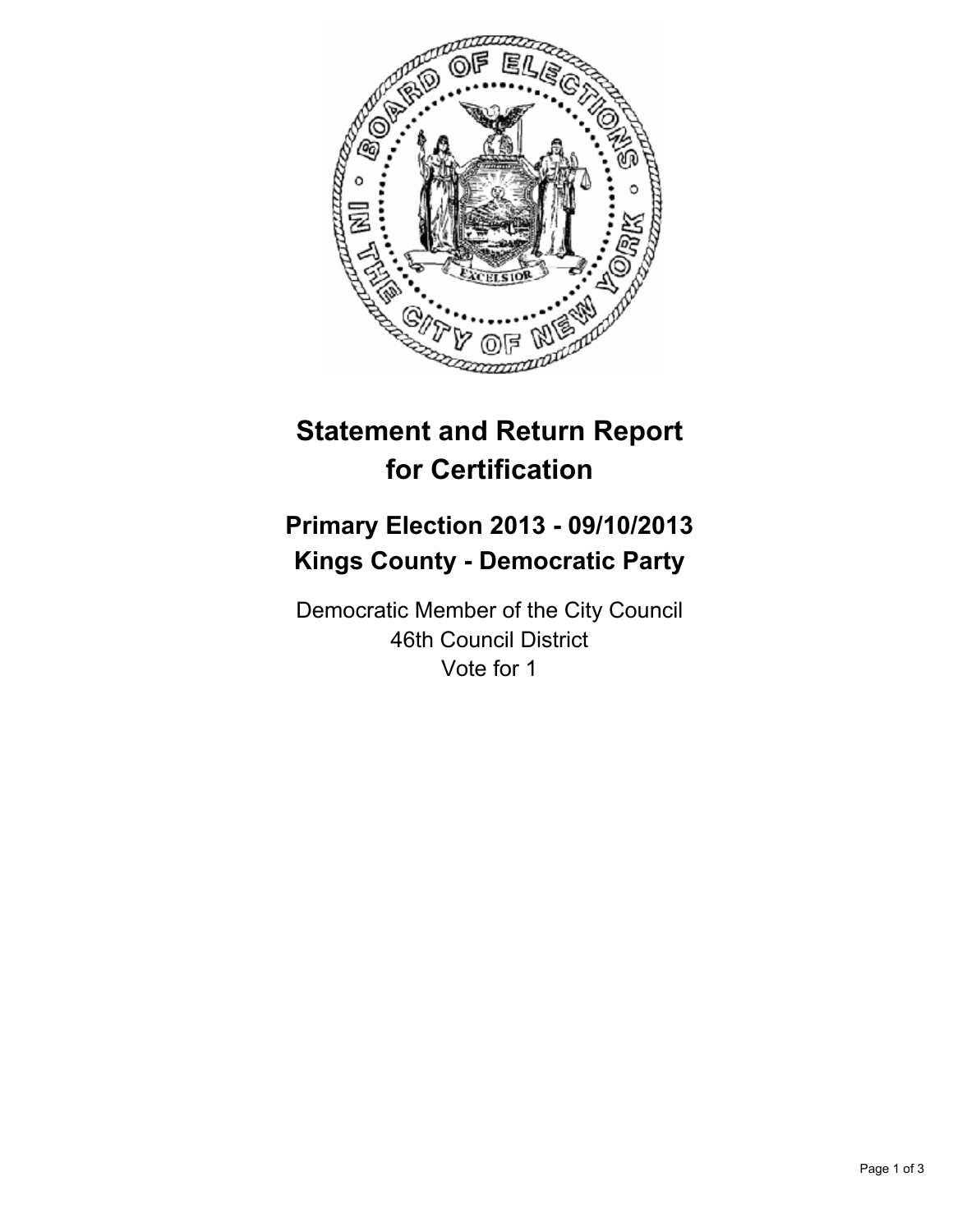

# **Assembly District 41**

| <b>EMERGENCY</b>                   | 75    |
|------------------------------------|-------|
| ABSENTEE/MILITARY                  | 57    |
| <b>FEDERAL</b>                     | 0     |
| SPECIAL PRESIDENTIAL               | 0     |
| AFFIDAVIT                          | 36    |
| ALAN N. MAISEL                     | 1,312 |
| <b>MERCEDES NARCISSE</b>           | 695   |
| UNATTRIBUTABLE WRITE-IN (WRITE-IN) |       |
| <b>Total Votes</b>                 | 2.008 |

#### **Assembly District 58**

| <b>EMERGENCY</b>                   | 161   |
|------------------------------------|-------|
| ABSENTEE/MILITARY                  | 39    |
| <b>FEDERAL</b>                     | 0     |
| SPECIAL PRESIDENTIAL               | 0     |
| AFFIDAVIT                          | 33    |
| ALAN N. MAISEL                     | 794   |
| <b>MERCEDES NARCISSE</b>           | 1,256 |
| JOHN C WHITEHEAD (WRITE-IN)        |       |
| UNATTRIBUTABLE WRITE-IN (WRITE-IN) |       |
| <b>Total Votes</b>                 | 2.052 |

# **Assembly District 59**

| <b>EMERGENCY</b>                   | 508   |
|------------------------------------|-------|
| ABSENTEE/MILITARY                  | 161   |
| <b>FEDERAL</b>                     | 0     |
| SPECIAL PRESIDENTIAL               | 0     |
| <b>AFFIDAVIT</b>                   | 203   |
| ALAN N. MAISEL                     | 6,229 |
| <b>MERCEDES NARCISSE</b>           | 3,652 |
| NIKKI MORROW (WRITE-IN)            |       |
| RICHARD HARLEY (WRITE-IN)          |       |
| UNATTRIBUTABLE WRITE-IN (WRITE-IN) | 2     |
| <b>Total Votes</b>                 | 9,885 |

# **Assembly District 60**

| <b>EMERGENCY</b>             | 0   |
|------------------------------|-----|
| ABSENTEE/MILITARY            |     |
| <b>FEDERAL</b>               | 0   |
| SPECIAL PRESIDENTIAL         | 0   |
| AFFIDAVIT                    | 2   |
| ALAN N. MAISEL               | 52  |
| <b>MERCEDES NARCISSE</b>     | 66  |
| JOHN C. WHITEHEAD (WRITE-IN) |     |
| <b>Total Votes</b>           | 119 |